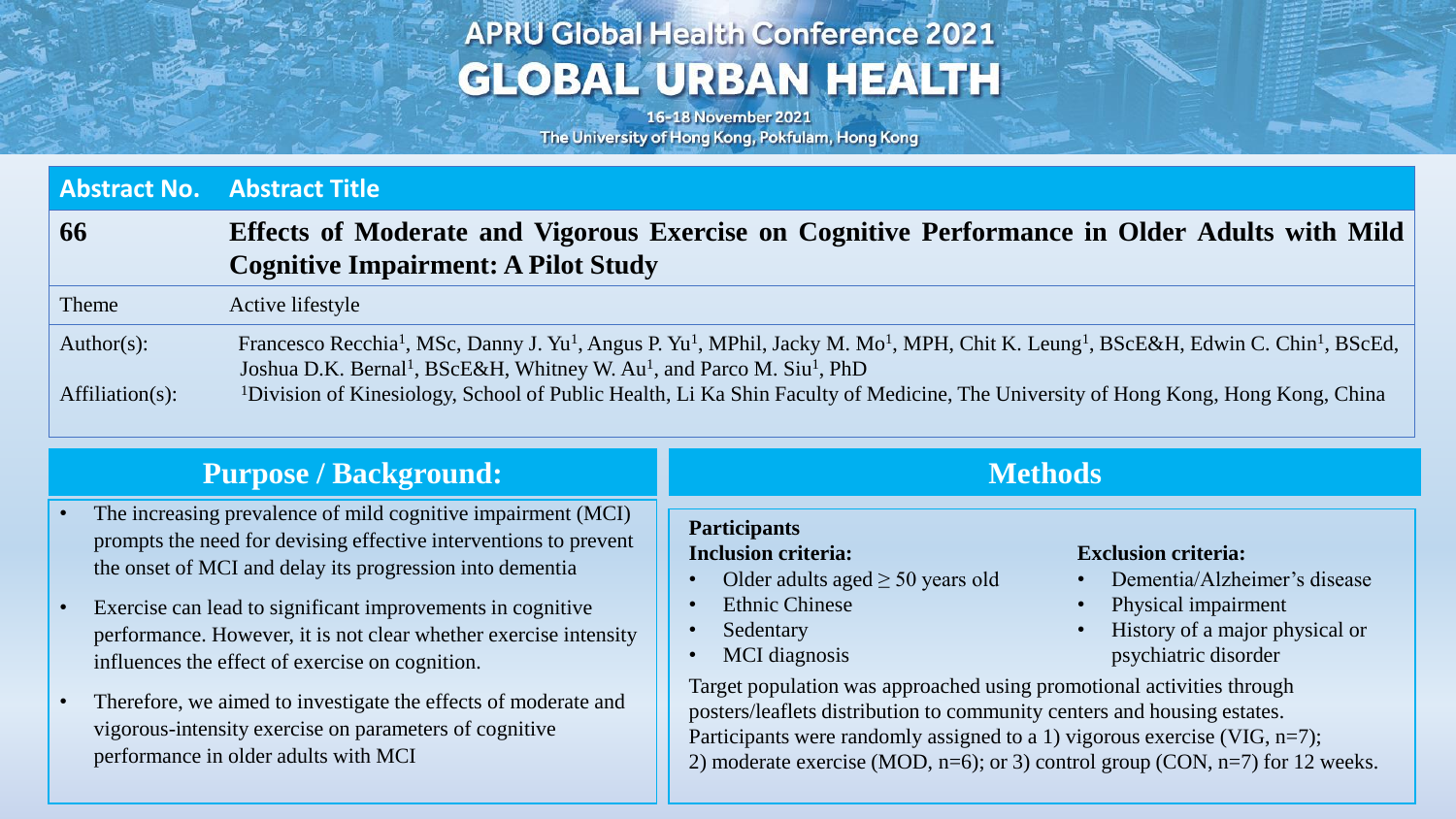# **APRU Global Health Conference 2021 GLOBAL URBAN HEALTH**

16-18 November 2021 The University of Hong Kong, Pokfulam, Hong Kong

**FOR APROVAL** 

| <b>Abstract No.</b>                                                                                          | <b>Abstract Title</b>                                                                                                                                                                                                                                             |                                                                                                                                                                                                                                   |  |  |
|--------------------------------------------------------------------------------------------------------------|-------------------------------------------------------------------------------------------------------------------------------------------------------------------------------------------------------------------------------------------------------------------|-----------------------------------------------------------------------------------------------------------------------------------------------------------------------------------------------------------------------------------|--|--|
| 66                                                                                                           | Effects of Moderate and Vigorous Exercise on Cognitive Performance in Older Adults with<br><b>Mild Cognitive Impairment: A Pilot Study</b>                                                                                                                        |                                                                                                                                                                                                                                   |  |  |
| <b>Methods:</b>                                                                                              |                                                                                                                                                                                                                                                                   |                                                                                                                                                                                                                                   |  |  |
| <b>Intervention</b><br>Intensity 7.0 MET<br>Intensity 3.5 MET<br><b>CON:</b> stretching control<br>$\bullet$ | VIG: vigorous-intensity walking exercise program<br>25-minute instructor-led sessions 3 times per week<br><b>MOD:</b> moderate-intensity walking program<br>50-minutes instructor-led sessions 3 times per week<br>75-minute instructor-led session once per week | <b>Outcome assessment</b><br><b>Primary outcome</b><br>Verbal fluency test: language domain<br><b>Secondary outcome</b><br>Stroop test: attention domain                                                                          |  |  |
| Baseline measurement &<br>Randomization N=20                                                                 | 75-min session weekly<br>Stretching<br>Post-assessment<br>25-min walking 3 times/week<br>Vigorous exercise<br>50-min walking 3 times/week<br>Moderate exercise<br>3 months                                                                                        | Data analysis<br>General estimating equations were used to analyze data<br>A significant time-group interaction indicated a difference<br>among interventions<br>Pairwise comparison was performed using closed test<br>procedure |  |  |